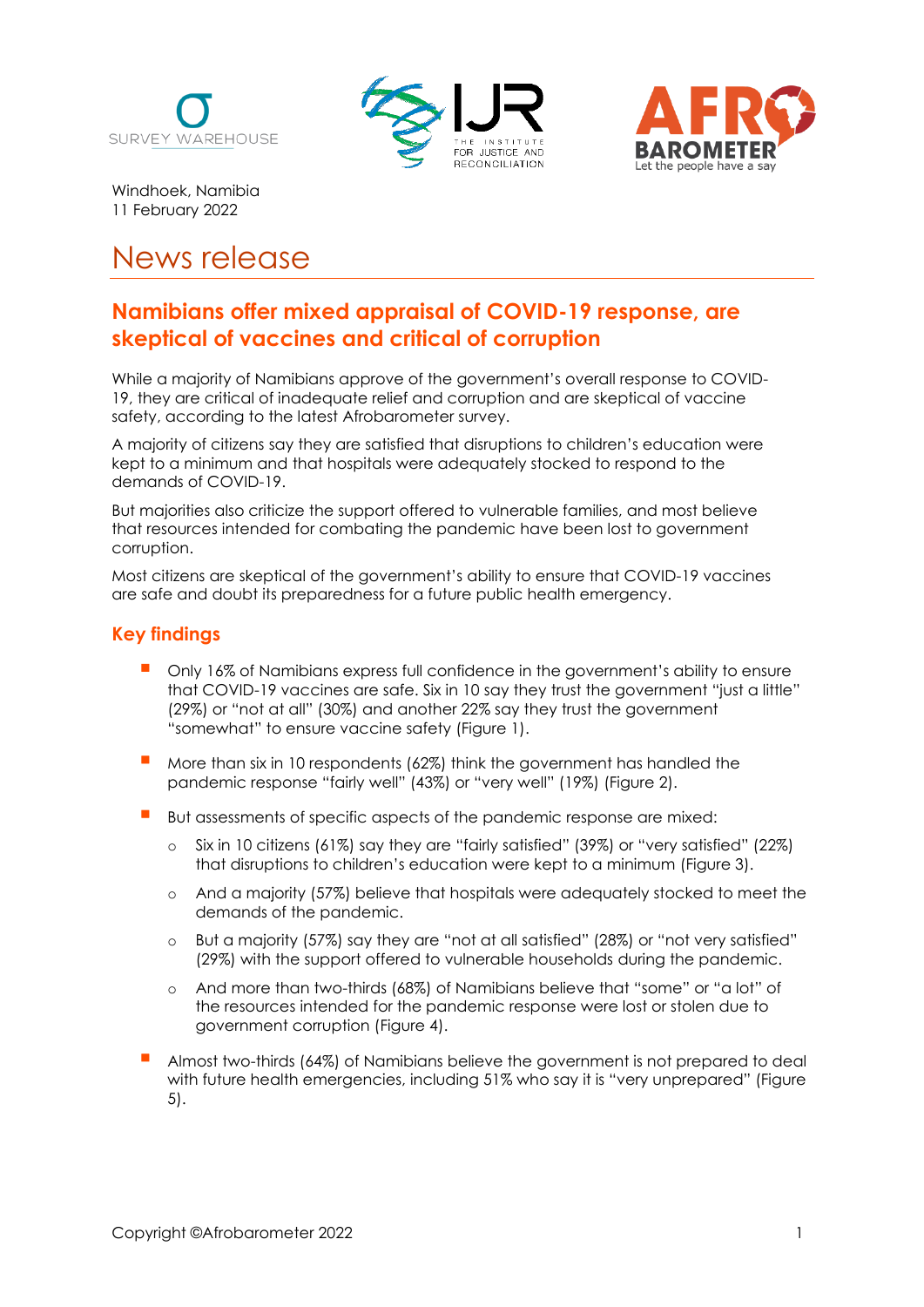

#### **Afrobarometer surveys**

Afrobarometer is a pan-African, non-partisan survey research network that provides reliable data on African experiences and evaluations of democracy, governance, and quality of life. Eight survey rounds in up to 39 countries have been completed since 1999. Round 9 surveys (2021/2022) are currently underway. Afrobarometer's national partners conduct face-toface interviews in the language of the respondent's choice.

The Afrobarometer team in Namibia, led by national partner Survey Warehouse, interviewed a nationally representative sample of 1,200 adult Namibians in October and November 2021. A sample of this size yields country-level results with a margin of error of +/-3 percentage points at a 95% confidence level. Previous surveys were conducted in Namibia in 1999, 2003, 2006, 2008, 2012, 2014, 2017, and 2019.

# **Charts**



**Figure 1: Trust government to provide safe vaccines** | Namibia | 2021

*Respondents were asked: How much do you trust the government to ensure that any vaccine for* COVID-19 that is developed or offered to Namibian citizens is safe before it is used in this country?



**Figure 2: Government's handling of the COVID-19 pandemic** | Namibia | 2021

*Respondents were asked: How well or badly would you say the current government has managed the response to the COVID-19 pandemic?*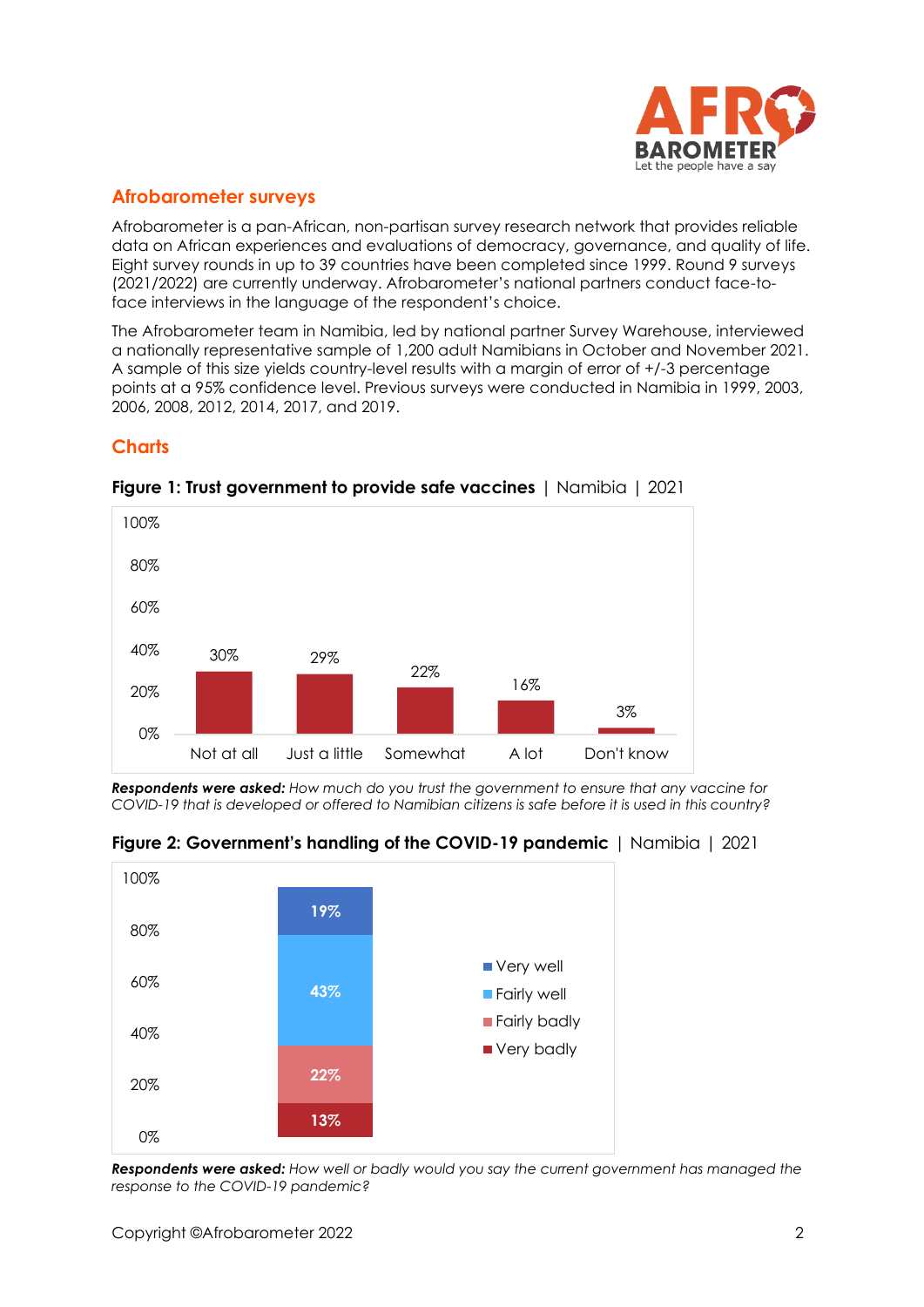



#### **Figure 3: Satisfaction with COVID-19 management** | Namibia | 2021

*Respondents were asked: How satisfied or dissatisfied are you with the government's response to COVID-19 in the following areas:*

*Providing relief to vulnerable households? Ensuring that disruptions to children's education are kept to a minimum? Making sure that health facilities have adequate resources to respond to the COVID-19 pandemic?*





*Respondents were asked: Considering all of the funds and resources that were available to the government for combating and responding to the COVID-19 pandemic, how much do you think was lost or stolen due to corruption?*